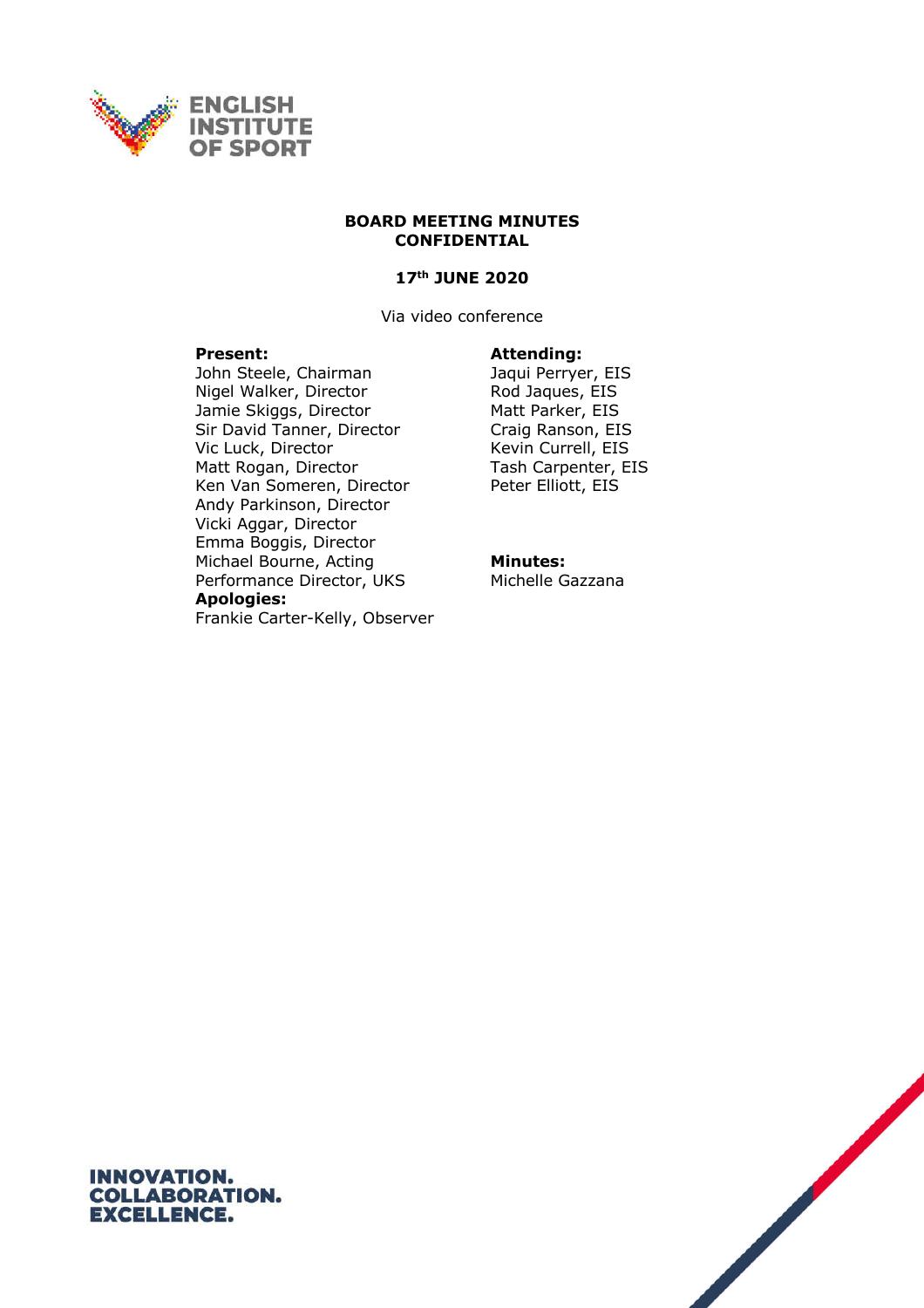

# **1 General Action**

# **1.1 Chair's Welcome**

The chairman, John Steele (JS) welcomed the board, and Michael Bourne (MB), to the meeting. JS informed the board that MB had joined to provide feedback on the EIS' recent Paris planning submission.

# **1.2 Apologies**

JS informed the board that Frankie Carter-Kelly (FCK) had given her apologies.

# **1.3 Conflicts of interest**

There were no conflicts of interest declared.

# **1.3 Minutes of the last meeting**

The minutes of the last meeting were declared to be correct.

# **1.5 Matters arising – summary of actions**

JS informed the board that agenda item 3.1 was historic, however it would remain on the matters arising table. The remainder of actions were covered by the day's agenda.

# **1.6 Chair's update**

JS commenced his update by stating that the board attendance summary was positive and that there were no issues to report. He thanked the board for their ongoing commitment.

JS informed the board that Dame Katherine Grainger (KG) had attended a DCMS select committee where she stated she had asked government for funds to bridge the Tokyo Olympic and Paralympic Games gap from April-October 2020. JS added that funding for the EIS had been taken into consideration, however DCMS had not yet made a decision. NW added that until the quantum of this sum is known, the EIS would not be informed of how much monies it would receive.

JS stated that the EIS had received a letter of assurance from Dame Katherine Grainger (KG) to confirm the EIS would continue to be funded for 12 months following the signing of the annual report and accounts.



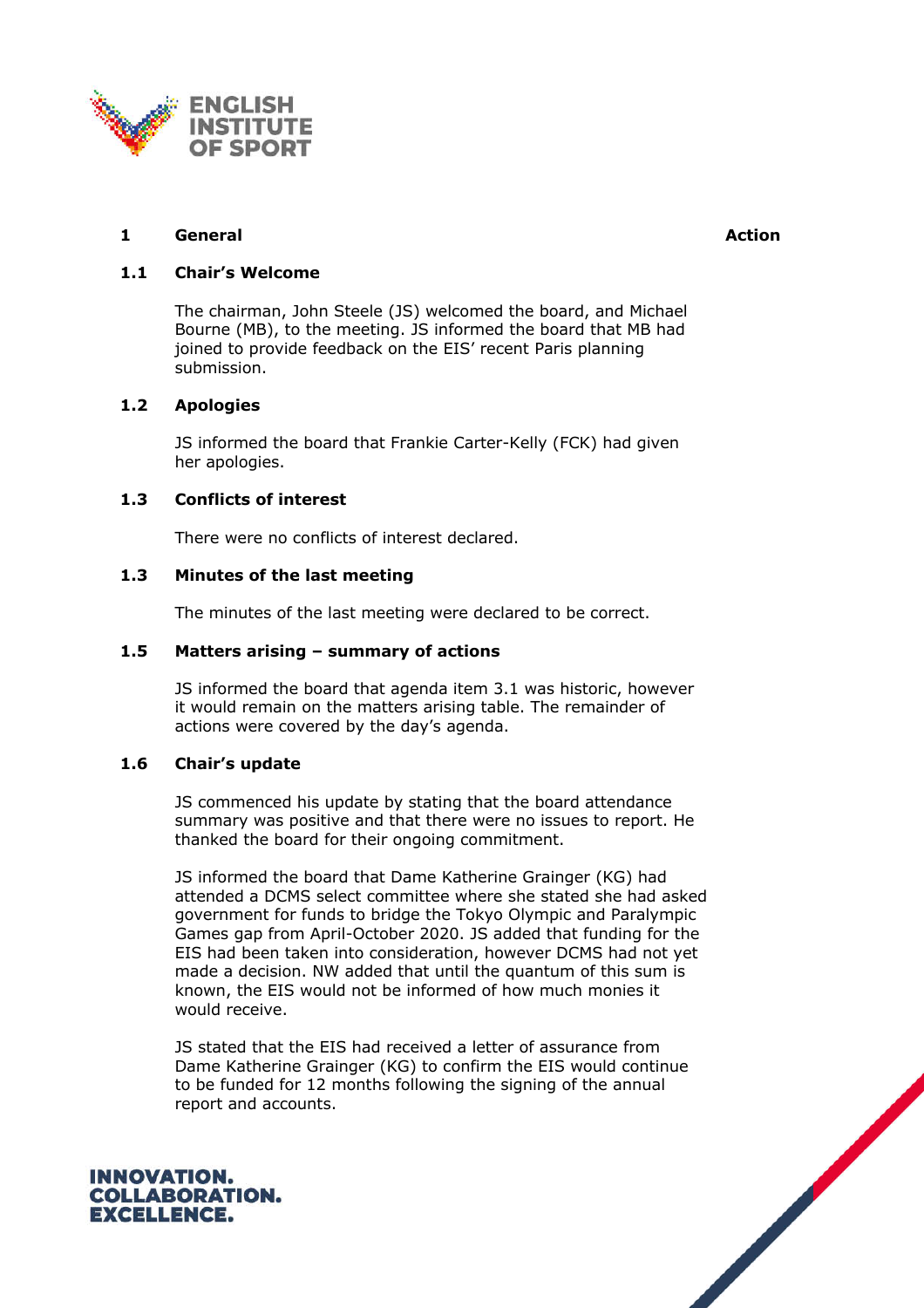

# **1.7 National Director update (COVID-19)**

NW informed the board of the ongoing work that the organisation had been undertaking around COVID-19 both internally and externally. This included communication with staff internally, communication with sports directly, preparing for return to training, and providing support to the wider system. NW provided examples of this work which included, weekly calls with the HoPS, rebates to sports, the establishment of a return to training group, and the appointment of Covid-19 officers across EIS sites.

The board acknowledged that the EIS had handled the crisis very well to date and, thanked Rod Jaques (RJ) for his contribution.

JP informed the board that discussions around diversity had taken place at the Renumeration and Nomination Committee and that it was included as a theme in the Paris strategy. It was agreed that there was still a substantial amount of work to be done around diversity within the EIS and that something more tangible should be produced. This may include BAME talent initiatives.

JS expressed that he would like to see the EIS have some form of action plan to be brought to the next board meeting.

**Action JP, NW, JS**

# **2 Financial**

# **2.1 FY20 Actual Summary**

JSk reminded the board that he had flagged a potential surplus in the budget in March 2020 due to COVID-19. JSk added that the impact of COVID-19 had been larger than anticipated and that postponed training events and lower travel costs across the organisation meant there had been a bigger surplus. This surplus had been managed with UKS so that the EIS did not lose the money. JSk listed the areas in which some of this money would be spent, such as recruitment training and statutory training for the physiotherapy cohort.

JSk informed the board that the equipment grant was brought forward and was spent on prioritised equipment. JSk added that a list of equipment the EIS needed was constantly updated and that funding grants like these were vital for the organisation.

Sir David Tanner (DT) suggested that it would be beneficial for the board to know the quantum of equipment needed by the EIS and what the EIS' ambition would be to enable a plan for the equipment needed. JSk responded by stating that work had been done around this already and that he would circulate this to board before September's meeting for discussion.

VL asked about whether there were learnings from some of the variances in the year. JSk informed the board that work was **INNOVATION. Constitution** in the financial forecasting.



**Action JSk**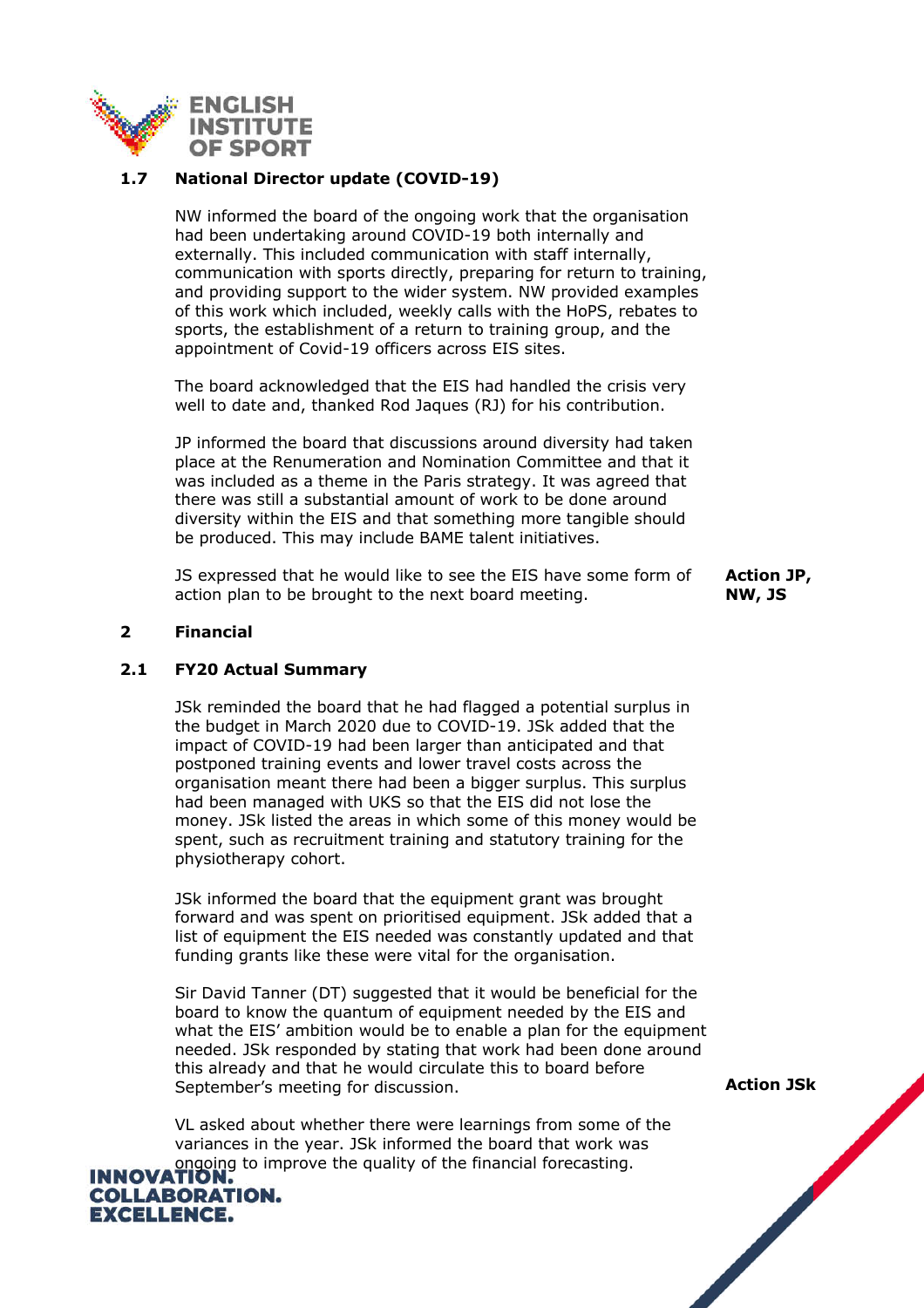

# **2.2 2020 Annual Report & Accounts**

JSk informed the board that the recent audit that took place between the EIS and KPMG was completed entirely remotely and stated that it was a clean audit with no adjustments. He acknowledged the ongoing work the finance team had done to maintain a clean audit for the third year in a row.

JSk stated that work had been ongoing around funding beyond March 2021 and that the global pension scheme was still being audited by Grant Thornton. He added that there was nothing to flag regarding the pension scheme but stated that if something were to arise in future, the board would have to go through the process of re-approving the accounts.

JSk then asked the board for approval of the accounts and allowed the board to ask any questions.

There was a suggestion around more clarity over the wording in certain areas. With this change taken into consideration, the board approved the annual accounts.

The board expressed their appreciation for the finance teams' effort on a clean audit and asked that JSk pass on their gratitude.

# **2.3 FY21 Update**

JSk informed the board of the changes in staff turnover expectations due to Tokyo Olympic and Paralympic Games moving and the impact in which this would have on the budget. He also added the changes in commercial activity and potential activity in this area, such as the marketing of online resources.

JSk indicated that the Learning and Development spend was low but assured board that the EIS were very much present in this area. Kevin Currell (KC) provided board with examples in which the EIS were doing a significant amount in Learning and Development. These examples ranged from how to use Microsoft Teams through to the upskilling of the Performance Lifestyle advisors in areas of Mental Health.

JSk added the areas in which savings were being made such as travel, and contractor spend and informed the board that the EIS were confident that they could manage their financial position for the year. He concluded by stating that he would return in September with a re-forecasted budget when more developments around the COVID-19 situation had been made.



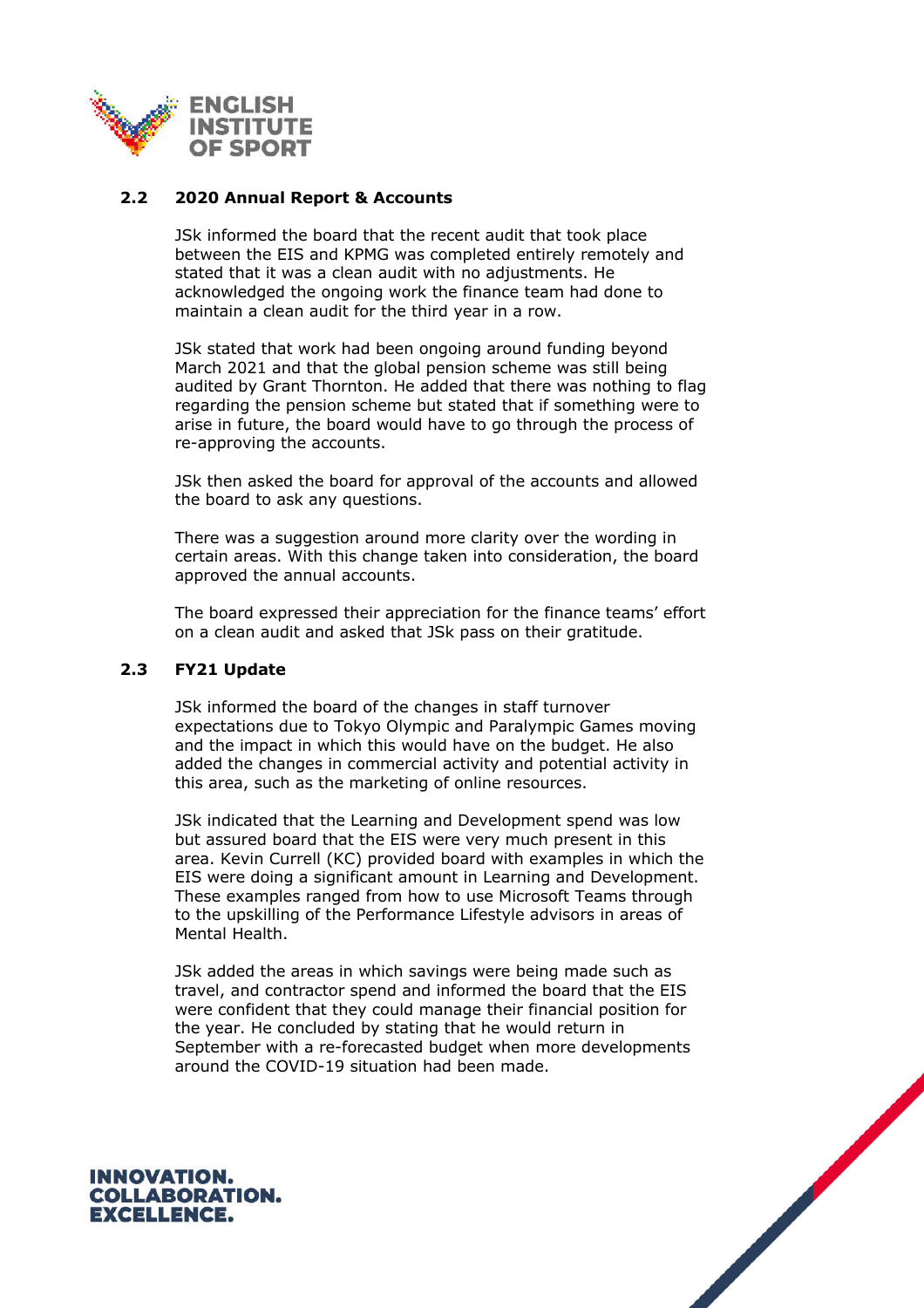

#### **3 Strategy**

# **3.1 Paris Planning Feedback**

Following the EIS' recent strategy submission, Michael Bourne (MB) informed the board that the strategy had been evaluated by the UKS board and that feedback and recommendations had been provided to the EIS' Senior Leadership Team and John Steele. MB added that the submission was well-received and that he and the UKS board recognised the quality and hard work that had been put into the submission.

MB then proceeded to work through the feedback for the board's information, allowing them to ask questions and comment. The feedback was mainly around clarity on the budget and financial scenarios.

It was discussed amongst the board that a framework on the EIS' impact on the system should be produced and that a short overview would be brought to the September board around messaging to UKS. This could also be used for Board members to communicate the headlines of the strategy in other interactions within the system.

# **3.2 Mission Control**

NW informed the board that the strategy and KPIs on the Mission Control EAP would change over the next 6 months and that a new EAP would be presented to the board when this had been completed.

# **3.3 COVID-19 – The new normal**

It was agreed that this agenda item would be further discussed in the September 2020 board meeting.

# **3.4 Name Change**

Tash Carpenter (TC) presented the board a detailed proposal of the EIS' potential name change.

The main discussion point was about how a name change, and the cost associated with it, would be viewed by the system. It was agreed the matter should be considered by the group currently considering the EIS' articles of association. VL would report on developments in due course.

# **4 Governance**

# **4.1 Risk register & Governance Code**

JSk informed the board that a risk associated with COVID-19 had been added to the register. This risk had been assessed at amber<br>**INNOVATION.** 



**Action EIS SLT**

**Action MG**

**Action VL**